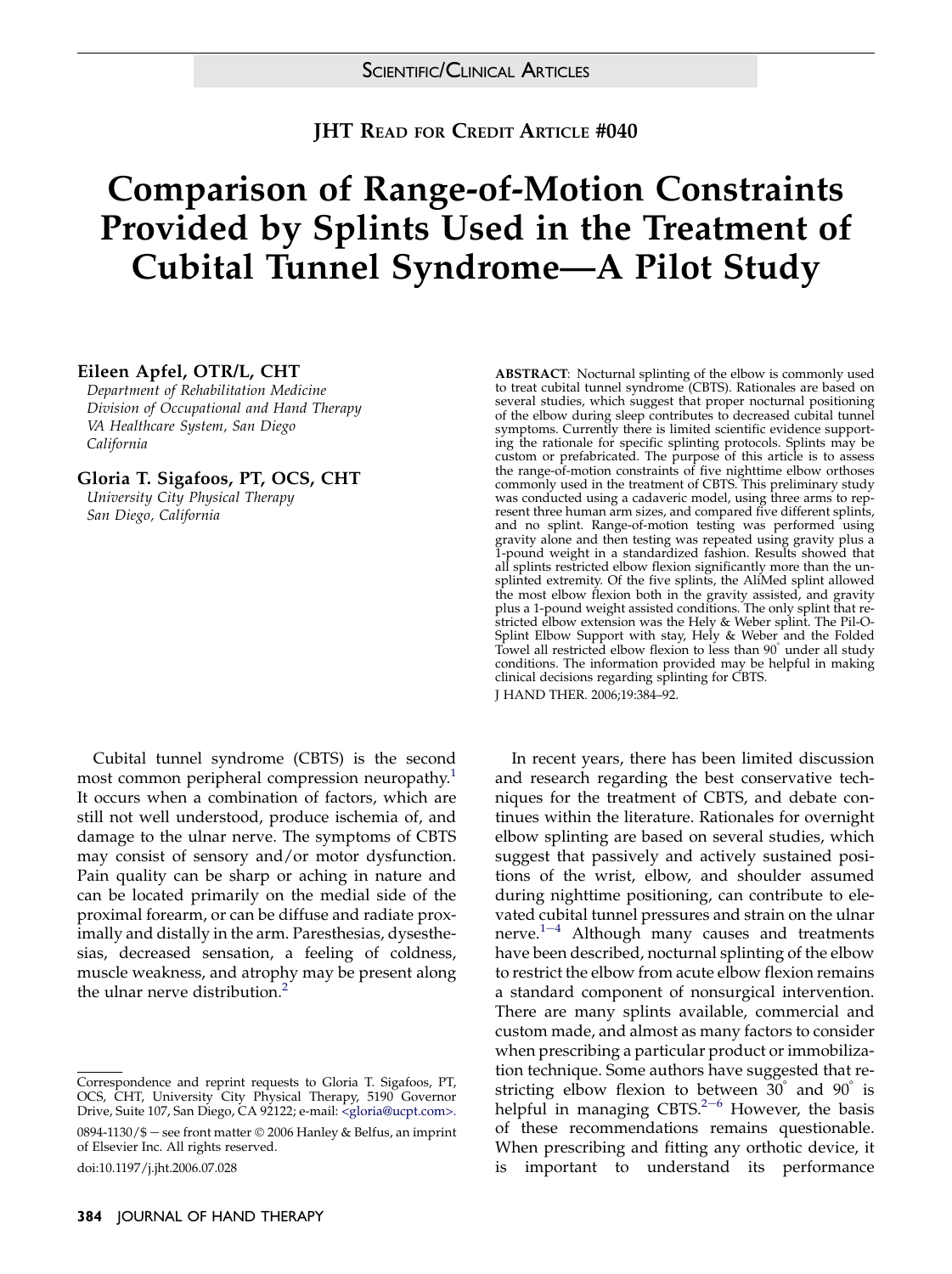<span id="page-1-0"></span>characteristics and properties. The primary purpose of this study is to evaluate the abilities of five such splints for their effectiveness in restricting elbow flexion.

For research purposes, our null hypothesis was that the five splints evaluated would perform equally well to restrict elbow range of motion (ROM).

## MATERIALS

Three cadaver arms were selected to represent three human arm sizes: small, small/medium, and medium. Gender, size, and best cadaver choice were determined by the availability of cadaveric extremities. The arms were harvested to include the scapula, shoulder, elbow, wrist, and fingers. Size criteria were based on a synthesis of commercial splint manufacturer recommendations, and best overall splint fit based on therapist clinical judgment. The criteria for size for each anatomical location were determined by circumferential measurements as presented below in inches:

|        | Foreman    | <b>Biceps</b> |
|--------|------------|---------------|
| Small  | $\leq 9$   | $\leq 11$     |
| Medium | $9 - 10.5$ | $11.5 - 13$   |

The sizes of the extremities accepted for inclusion in the study were measured in inches and were as follows:

|              | Forearm | <b>Biceps</b> |
|--------------|---------|---------------|
| Small        | 6.25    | 6.50          |
| Small/medium | 8.75    | 11.00         |
| Medium       | 9.50    | 11.50         |

All the cadaver arms had normal ROM except for the small cadaver arm, which had an elbow flexion contracture of 15<sup>°</sup>. We included the only small arm available for harvest despite the  $15<sup>°</sup>$  contracture, because the contracture was determined to be irrelevant to the outcome of the study because our primary focus was the amount of elbow flexion each splint would restrict.

A 16-inch extremity positioning jig was fabricated from Polyform and made to fit over a wooden dowel measuring  $2 \times 4 \times 37$  inches. The jig flared out at the bottom into a 2½-inch-deep shelf upon which each cadaver scapula was supported. The purpose of this apparatus was to ensure consistent positioning of the subjects. The jig was attached with large strips of 2-inch-wide sticky back hook and loop Velcro to the underlying wooden dowel. The upper arms were supported by 2-inch Velfoam strips attached by Velcro as close to the elbow as possible without interfering with free flexion. The wooden block, in turn,



FIGURE 1. Extremity testing of jig.

was attached with a clamp to a rigid vertical post. Forearm rotation was not restricted by the jig (Figure 1).

Five splints and methods for restricting elbow flexion were evaluated and compared to a nonsplinted elbow. The five splints evaluated in this study were [\(Figure 2\)](#page-2-0)

- A large bath towel, applied circumferentially around the elbow joint as shown in [Figure 3.](#page-2-0)
- IMAK Corp. Pil-O-Splint Elbow Support, adjustable with rigid plastic stay.
- IMAK Corp. Pil-O-Splint Elbow Support, adjustable with rigid plastic stay removed.
- Hely & Weber Cubital Tunnel Splint (Prototype) (Body Glove Corp., CA).
- AliMed Cubital Tunnel Syndrome Support.

Splints were chosen for inclusion in the study because they represented a wide spectrum of splint styles and immobilization designs. Descriptions of these arelisted below. The Pil-O-Splint Elbow Support was measured with the rigid plastic stay inserted and then repeated with the stay removed. This splint alteration was also evaluated because patients are routinely advised of the option to remove the stay if they find the splint too rigid or uncomfortable. This option is offered at this treatment facility with the aim of improving compliance with nightwear.

The only "custom splint" evaluated was a large bath towel fastened circumferentially around the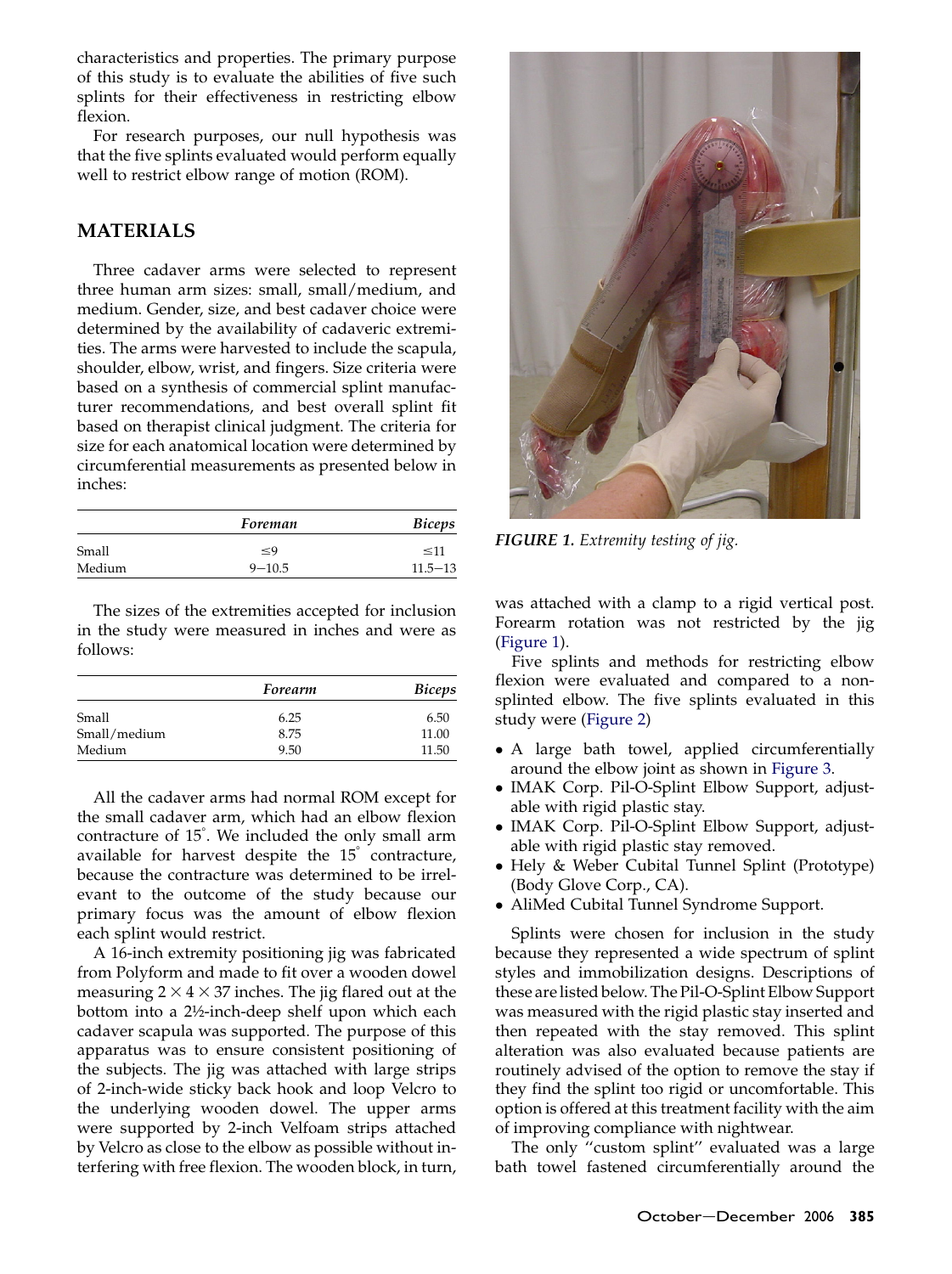<span id="page-2-0"></span>

| AliMed Cubital Tunnel<br>Syndrome Support | Made with soft, beige tricot laminated to<br>polyethylene foam, with firm, but<br>nonrigid bilateral foam inserts |  |
|-------------------------------------------|-------------------------------------------------------------------------------------------------------------------|--|
|                                           |                                                                                                                   |  |
|                                           | (Figure 4).                                                                                                       |  |
| <b>Hely &amp; Weber Cubital</b>           | Made with neoprene, stockinette, Velcro                                                                           |  |
| <b>Tunnel Splint</b>                      | and plastic. It is a lined, semirigid                                                                             |  |
| (Prototype)                               | dorsal elbow support molded into                                                                                  |  |
|                                           | approx 15 <sup>°</sup> of flexion with three volar                                                                |  |
|                                           | straps (Figure 5).                                                                                                |  |
| Pil-O-Splint With Stay                    | Made with breathable foam covered                                                                                 |  |
|                                           | with soft fabric for cushioned support                                                                            |  |
|                                           | with a removable plastic stay                                                                                     |  |
|                                           | (Figure 6).                                                                                                       |  |
| Pil-O-Splint                              | Same as above, with rigid longitudinal                                                                            |  |
| Without Stay                              | plastic stay removed (Figure 7).                                                                                  |  |
|                                           | Custom Circumferential Trifolded $48 \times 30$ inches bath towel.                                                |  |
| <b>Towel Support</b>                      | circumferentially wrapped and                                                                                     |  |
|                                           | fastened with duct tape (Figure 8).                                                                               |  |

elbow, and secured with duct tape. Sailer<sup>[3](#page-7-0)</sup> describes such a splint: ''A small pillow or folded towel can be secured into the antecubital fossa to effectively limit flexion greater than  $45\degree''$  The towel that we studied was moderately thick and soft. It was  $48 \times 30$  inches, folded three times lengthwise to a width of 10 inches, wrapped circumferentially around a medium arm and fastened with duct tape (Figure 3). Once donned, its thickness was 4 inches. It was noted that although the procedure of wrapping and taping was somewhat time consuming, once the splint was formed for the individual, it could be donned and doffed easily.

## METHODS

Each cadaver arm was placed in a clear long plastic shower glove to contain blood, protect the splints, and preserve the cadaver prior to testing. The plastic glove did not restrict ROM. A Futuro Wrist Splint was placed on each cadaver wrist to stabilize and



FIGURE 2. Splints evaluated in this study.



FIGURE 3. Custom circumferential towel support.

standardize wrist positioning during elbow ROM testing. Two experienced hand therapists performed ROM testing.

Testing of gravity only assisted elbow extension was obtained. The cadaver arm was allowed to lie on a table in a gravity-assisted position of complete extension, with the disarticulated proximal arm supported by a helper in a standardized fashion. A goniometric measurement of elbow extension was taken. This was then repeated with a 1-pound weight overlying the wrist.

The cadaver arm was fastened to a vertical Polyform jig with the scapula supported on a 2½-inch-deep shelf with the upper arm supported by 2-inch Velfoam strips. The forearm was allowed to hang freely in flexion to simulate gravity only assisted flexion of the elbow. This was then repeated with a 1-pound weight overlying the wrist.

Goniometric testing protocol deviated from American Society of Hand Therapists recommended technique by consistently lining up the long arms of the goniometer parallel to the medial aspect of the humerus and the ulna instead of the lateral side, to obtain both elbow flexion and extension measure-ments.<sup>[9](#page-7-0)</sup> This approach was used because the disarticulated arm could most reliably be measured from this side. A conventional 12-inch, 360°, plastic goniometer with two rigid arms, was used ([Figure 1](#page-1-0)).

Prior to collection of study data, assessment reliability was established by paired measurements in 12 practice ROM trials. The first examiner placed the goniometer. The second examiner located 2 feet away, confirmed proper goniometric placement and also photographed the process. This was repeated with the two examiners trading roles. The data obtained by the examiners for the preliminary test subject were compared. Differences between paired goniometric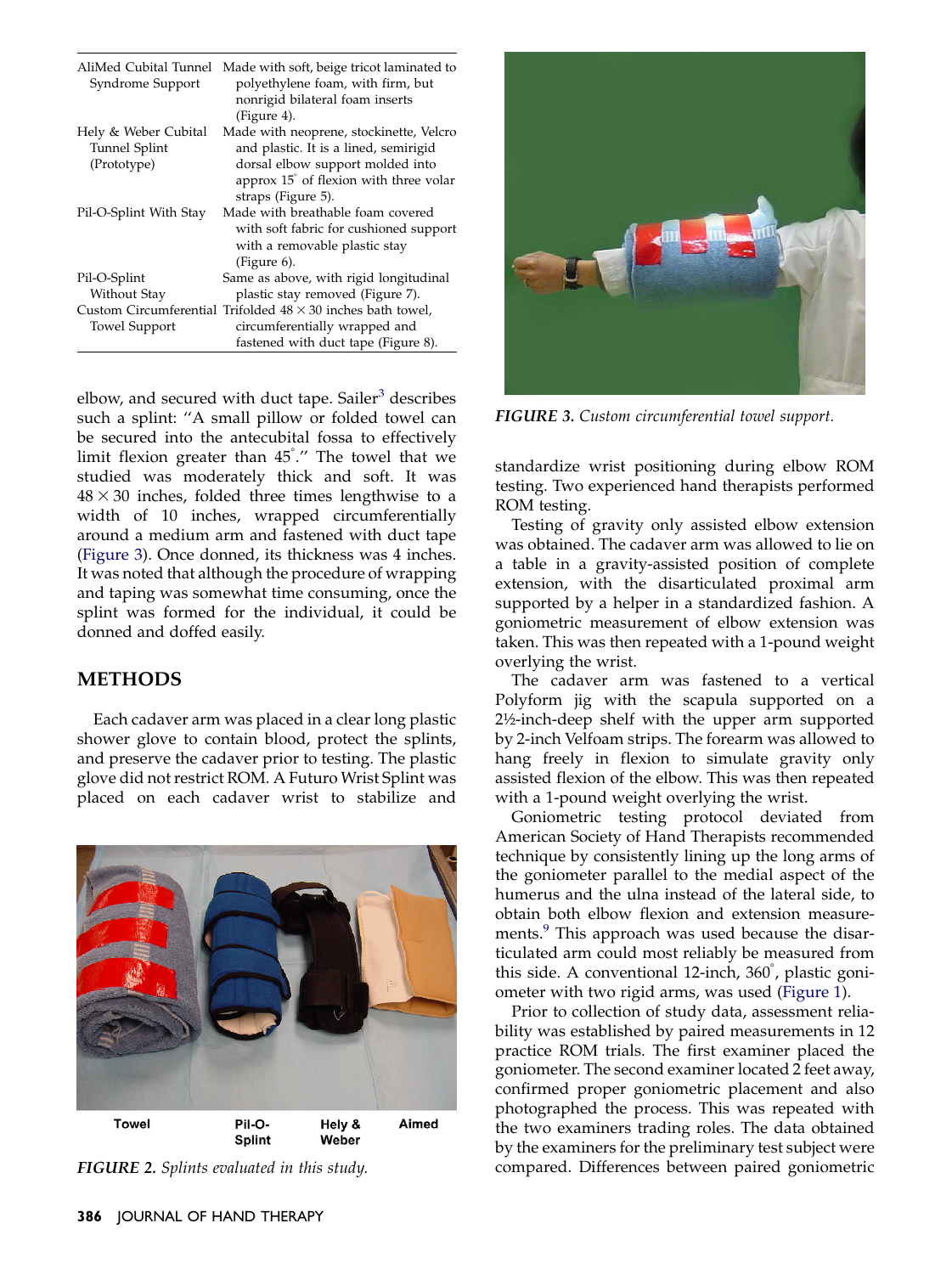observations never exceeded  $5^\circ$  and were deemed to be sufficiently reliable and repeatable.

One therapist measured the ROM while the second examiner was 2 feet away, confirming the goniometer placement and photographing the process. A third therapist was always required when measuring elbow extension to stabilize the extremity. After initial ROM testing without an elbow splint, each of the five elbow orthoses was donned in sequence. ROM elbow extension and flexion measurements were taken with each splint, with and then without a 1-pound weight. The technique described above was then repeated for all three cadaver subjects. All goniometric measurements were rounded to the nearest  $5^{\degree}$  during study testing (Figures  $4-8$ ).

## **RESULTS**

ROM measurements are reported in Table 1 as extension/flexion. The elbow flexion contracture of the small left arm appears as a positive number for statistical purposes. It should be noted that the extension measurements do not reflect any movement past neutral. All positive extension numbers indicate degrees of restriction [\(Table 1\)](#page-4-0).

## RESULTS

The AliMed splint allowed the most elbow flexion with an average  $110<sup>°</sup>$  flexion without the weight and



FIGURE 4. AliMed Cubital Tunnel Syndrome Support. FIGURE 6. Pil-O-Splint with stay.



**FIGURE 5.** Hely & Weber Cubital Tunnel Splint.

 $120^\circ$  flexion with weight. The Hely & Weber splint allowed the least flexion (averaging  $53^{\circ}$  without weight and  $68^\circ$  with weight). All of the tested splints allowed full extension except the Hely & Weber, which restricted full extension, averaging 17<sup>*without*</sup>

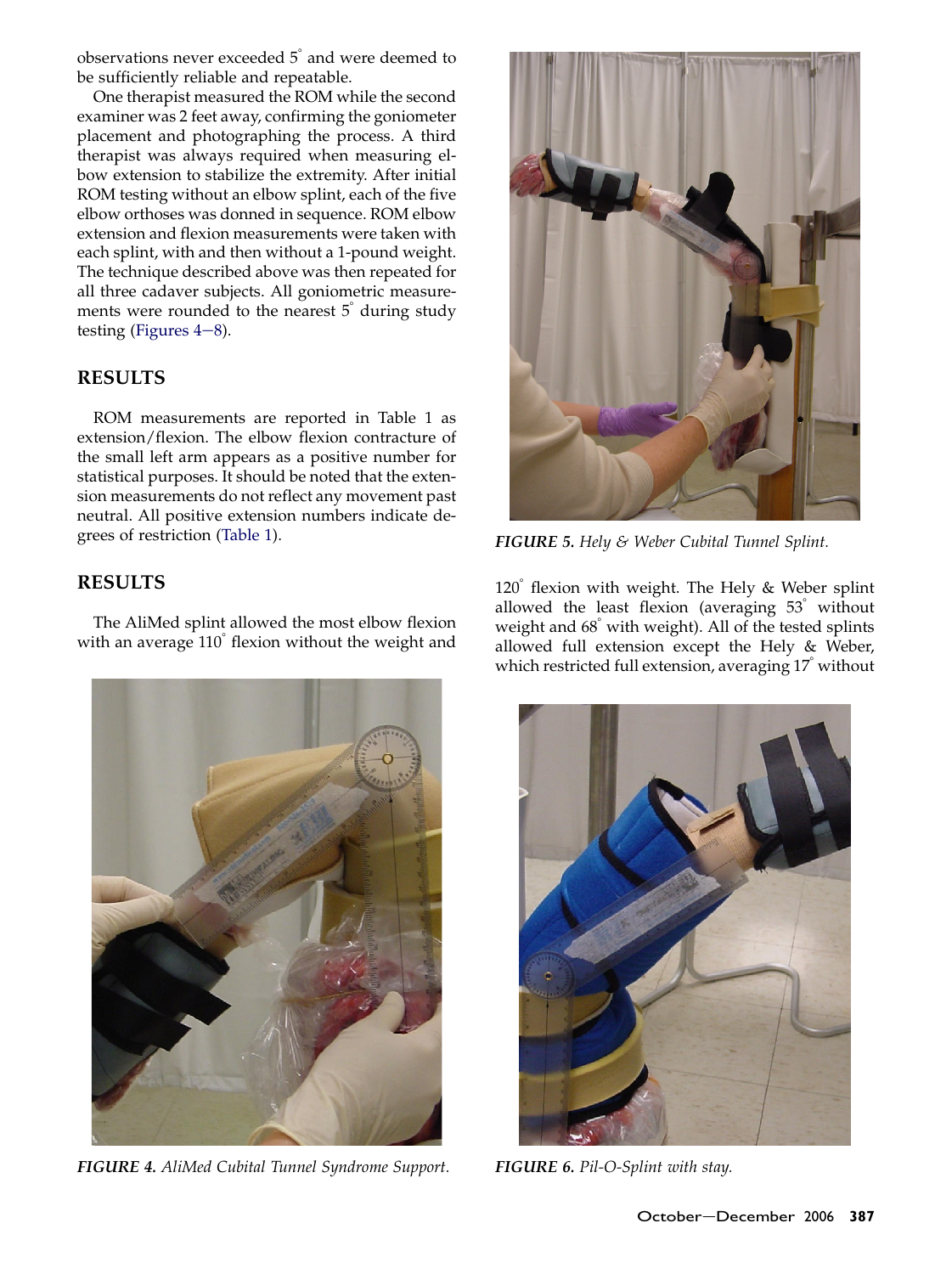<span id="page-4-0"></span>

FIGURE 7. Pil-O-Splint without stay.

weight and  $15^\circ$  with the 1-pound weight. The Pil-O-Splint Elbow Support with stay, Hely & Weber splint, and the Folded Towel, all restricted elbow flexion to less than the  $90^\circ$  criteria, both with and without weight applied. These same splints were also the only ones to meet a flexion criterion of less than  $100-110^\circ$ (Figure 9).

#### Inferential Analysis

The null hypothesis was that there would be no difference in the splints' ability to restrict ROM under the specific laboratory conditions. Analysis of variance (ANOVA) and Tukey post hoc tests were used to evaluate the differences among splints both with and without weights. Both flexion ANOVAs were significant ( $p = 0.001$ ), while differences were not significant for extension.

### DISCUSSION

All of the splints failed a  $40-50^\circ$  range criteria for the lowest mean extraneural and intraneural pres-sures described by Gelberman et al.<sup>[6](#page-7-0)</sup> Because all the



FIGURE 8. ''Homemade'' folded towel support.

|                            | Without Weight With Weight |        |
|----------------------------|----------------------------|--------|
| Small Arm                  |                            |        |
| No splint                  | 15/160                     | 15/160 |
| AliMed                     | 15/125                     | 15/135 |
| Hely-Webber                | 15/50                      | 15/60  |
| Pil-O-Splint with stays    | 15/70                      | 15/100 |
| Pil-O-Splint without stays | 15/110                     | 15/120 |
| Folded towel               | 15/80                      | 15/90  |
| Small-Medium Arm           |                            |        |
| No splint                  | 0/150                      | 0/150  |
| AliMed                     | 0/115                      | 0/125  |
| Hely-Webber                | 20/65                      | 10/75  |
| Pil-O-Splint with stays    | 0/80                       | 0/105  |
| Pil-O-Splint without stays | 0/100                      | 0/115  |
| Folded towel               | 0/55                       | 0/70   |
| Medium Arm                 |                            |        |
| No splint                  | 0/135                      | 0/145  |
| AliMed                     | 0/90                       | 0/100  |
| Hely-Webber                | 15/45                      | 15/70  |
| Pil-O-Splint with stays    | 0/35                       | 0/50   |
| Pil-O-Splint without stays | 0/65                       | 0/90   |
| Folded towel               | 0/35                       | 0/60   |

splints evaluated in this study also failed the  $30-70^{\circ}$ range criteria defined as being significantly lower than full extension, a different criteria statement was considered. Gelberman et al. also described greater than  $100-110^\circ$  as the point at which the most significant pressure increases occurred.

Several studies investigated elevated cubital tunnel pressure as a factor in the development of CBTS. Increased traction on the ulnar nerve is also cited as a significant contributor to ulnar nerve compromise. Studies show that increasing pressure and traction develop with positions of increasing elbow flex-ion.<sup>[1,5,6,8,10,11](#page-6-0)</sup> Bozentka<sup>[1](#page-6-0)</sup> noted that, "As the elbow is brought into full flexion there is a 55% decrease in canal volume.'' Manicol examined extraneural pressures affecting the ulnar nerve at the elbow in various degrees of flexion using cannulae connected



FIGURE 9. Statistical analysis.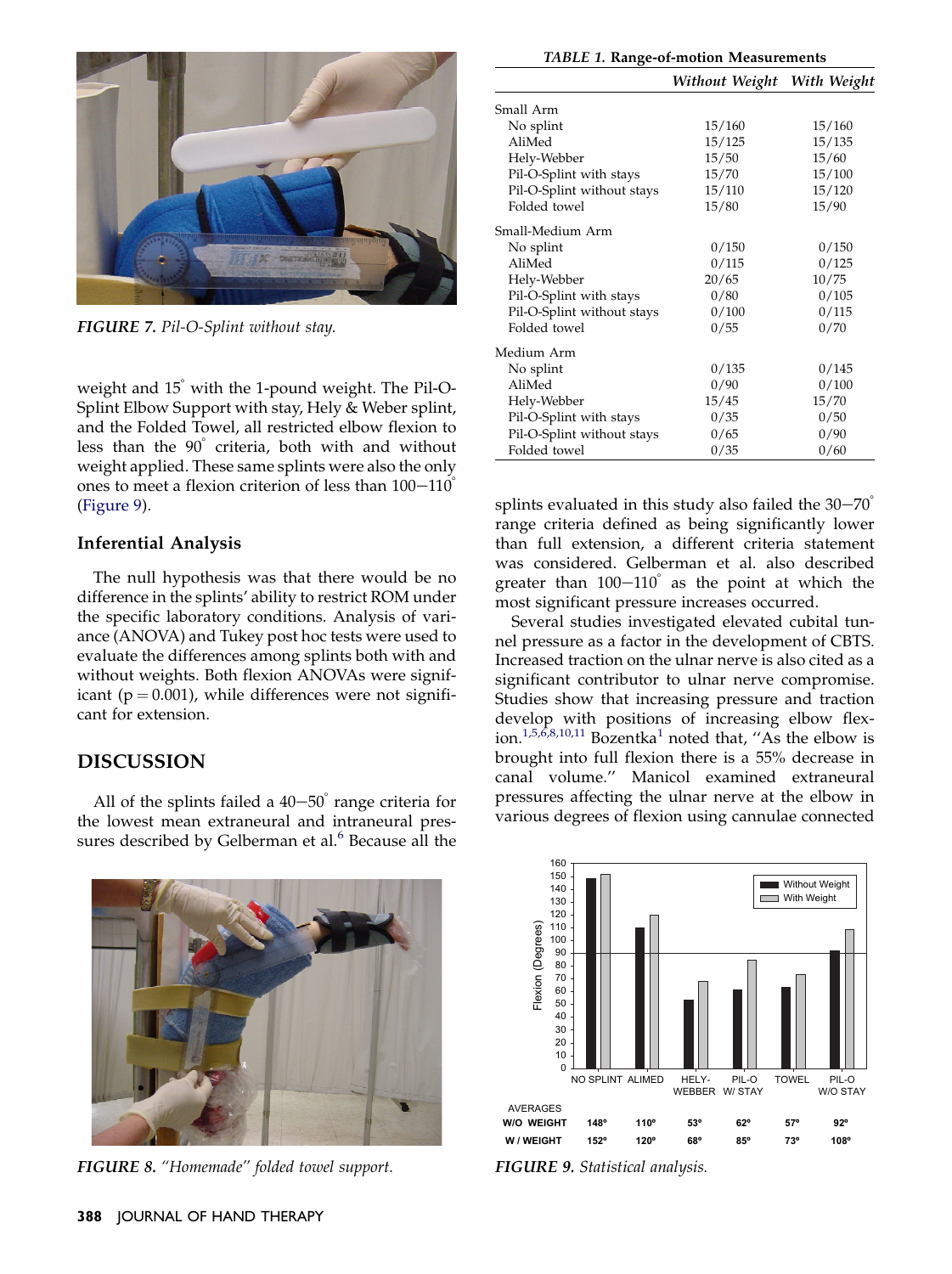to a pressure transducer using a closed, oil filled system. Pressure measurements were obtained from ten fresh cadaveric arms with the shoulders in  $0\degree$ ,  $90\degree$ , and  $135<sup>°</sup>$  of abduction. He took pressure readings of the ulnar nerve at the cubital tunnel, the postcondylar groove and the medial intermuscular septum. He found that, ''Significant pressure increases occurred when the elbow was flexed beyond a right angle, and concomitant shoulder abduction further raised the pressures recorded at the cubital tunnel and postcondylar groove." "Further flexion of the elbow (150<sup>°</sup> with the shoulder at  $90^{\circ}$ ) produced highly significant rises in pressure at all three sites and almost doubled pressures recorded in the groove and at the septum when the shoulder was not abducted."<sup>[10](#page-7-0)</sup>

Penchan and Julis measured intraneural pressure of the ulnar nerve in cadavers. Their objective was, ''To analyze the two most conspicuous mechanisms of ulnar nerve damage, i.e., the stretch of the nerve and its compression by the aponeurosis of the flexor carpi ulnaris.'' They found that, ''In elbow extension, the tissue pressure in the ulnar nerve in the cubital tunnel was found to be about 7 mm Hg. In elbow flexion at a right angle, this pressure rose on an average to  $11-24$  mm Hg, according to the position of the wrist and shoulder. In the position of the ulnar nerve maneuver [full elbow flexion], pressure averaging 46 mm Hg was found in the ulnar nerve. This intraneural hypertension is apt to disturb capillary circulation and to directly damage nerve fibers of the ulnar nerve.''[5](#page-7-0)

Gelberman et al. used magnetic resonance imaging and pressure catheters to determine compression and strain on the ulnar nerve along with visualization of the cubital tunnel with increasing elbow flexion in  $10^{\circ}$  increments from  $0^{\circ}$  to  $130^{\circ}$  of flexion. They concluded that, ''The lowest mean intraneural pressure was recorded with the elbow flexed  $50\degree$ , and the lowest mean extraneural pressure was recorded with the elbow flexed 40°." He also found that the greatest amount of pressure was seen with the elbow at  $130<sup>°</sup>$ of elbow flexion. He concluded that, ''The cubital tunnel is a dynamic region morphologically. Both the cubital tunnel and the ulnar nerve change in the area by as much as 50% as the normal elbow is flexed and extended, with substantial flattening of the ulnar nerve but no evidence of direct, focal compression. These morphological findings corresponded well with measurements of interstitial pressure, which demonstrated an initial increase in intraneural pressure without a corresponding increase in extraneural pressure. This indicates that traction on the ulnar nerve is a major cause of increased intraneural pressure in association with flexion of the elbow.'' ''As neural traction appears to be a source of increased intraneural pressure under normal conditions, it appears reasonable that a goal of treatment of entrapment neuropathy is the elimination of all sources of nerve impingement, including those causing exces-sive neural traction."<sup>[6](#page-7-0)</sup>

Wright et al.<sup>[8](#page-7-0)</sup> used ten cadaveric arms to measure excursion of the ulnar nerve with various upper-extremity positions. He found that, ''Elbow flexion (of 90°) is responsible for an average strain (increase in tension) of 29%, well above the 15% strain reported to be deleterious to the nerve by Ogata and Naito.'' Ogata and Naito had applied various degrees of stretch to the sciatic nerves of rabbits. The average stretching of more than 15.7% caused complete arrest of blood flow in the stretched nerve. The average stretching force at this point was 74 g. Complete standstill of intraneural circulation was observed un-der compression of 50-70 mm Hg.<sup>[12](#page-7-0)</sup> Byl et al.<sup>[11](#page-7-0)</sup> also examined strain on the median and ulnar nerves and found that, ''A statistically significant increase in ulnar nerve strain occurred with elbow flexion.''

Other investigators focused on the consequences of sustained pressure or strain on nerves as it relates to edema, ischemia, and ability to recover. Rempel et al. reviewed literature in which the physiological, pathophysiological, biochemical, and histological effects of biomechanical loading on the peripheral nerves were evaluated in humans and animals. Their review of the literature concluded: ''On the basis of the animal studies, it appears that if elevated extraneural pressures are maintained for an adequate duration the initial injury, remodeling, and repair mechanisms, which are constantly ongoing, may be overwhelmed, leading to persistent extraneural or intraneural edema and eventually to synovial or intraneural fibrosis and loss of nerve function.''[13](#page-7-0)

Clark et al. studied the sciatic nerves of rats and the effect of tension upon nerve blood flow. They found that, ''Nerve blood flow decreased approximately 50% with substantial recovery in 30 minutes after 8% elongation, whereas 15% elongation produced approximately an 80% reduction in blood flow with minimal recovery."<sup>[14](#page-7-0)</sup> Wall et al. exposed the tibial nerves of 24 rabbits, and the nerves were stretched by 0%, 6%, and 12%. At 6% strain, the amplitude of the action potential had decreased by 70% at one hour and returned to normal during the recovery period. At 12% strain, conduction was completely blocked by one hour and showed minimal recovery.<sup>[15](#page-7-0)</sup>

Hong et al. compared 12 ulnar nerves in ten patients, assigning them randomly into two groups. Group A was treated with splinting only. Those patients were advised to use a splint limiting elbow flexion to  $30-35^\circ$  the whole night during sleep and on any other occasion that warranted flexion of the elbow during which the ulnar nerve might be compressed at the elbow. Group B was treated with local steroidal injections in addition to splinting. They were assessed one and six months after treatment. This study concludes that, ''Splint application alone is adequate to improve the symptoms and ulnar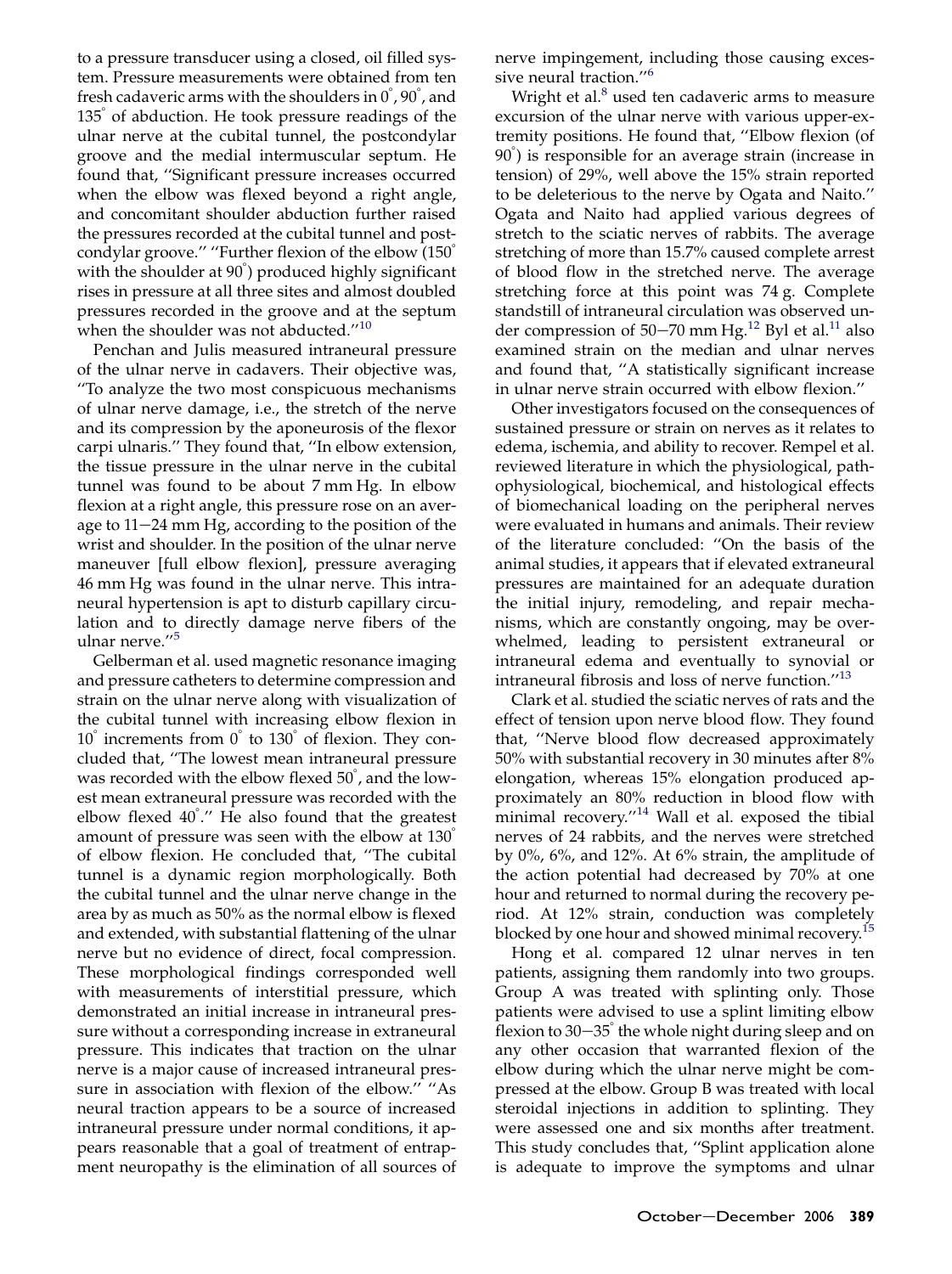<span id="page-6-0"></span>nerve conduction across the elbow. The addition of a steroid injection did not provide further benefit in the treatment of cubital tunnel syndrome.''[4](#page-7-0)

There are many custom fabricated, commercial, and ''homemade'' splints, of many variations available for the treatment of CBTS. Clinically, we postulate that some cubital tunnel splints may be superior to others in achieving the desired restriction of elbow flexion, especially in the sustained positions that usually occur during sleep.

Review of research literature reveals that optimal positioning of the elbow during sleep is still not well understood. There are many discrepancies between authors' recommendations. There was a range of elbow flexion from between  $30^{\degree}$  to  $35^{\degree}$ , according to Hong et al., $4 \text{ and } 45^\circ$  $4 \text{ and } 45^\circ$  was recommended by Bozentka,<sup>1</sup> Gelberman et al.,<sup>[6](#page-7-0)</sup> and Sailer.<sup>[3](#page-7-0)</sup> Blackmore noted ''Most patients do not tolerate full elbow extension splinting, so a position of  $30^{\circ}$  to  $60^{\circ}$  is sug-gested."<sup>2</sup> Gelberman et al.<sup>[6](#page-7-0)</sup> also reported that with elbow positioning in full extension, the mean intraneural and extraneural pressures within the cubital tunnel were higher than they were with the elbow at  $30-70^\circ$  of flexion. According to our data, none of the splints held the elbow within the  $30-45^\circ$  or  $30-70^\circ$  ranges cited above. The Pil-O-Splint Elbow Support with stay, Hely & Weber splint, and the Folded Towel, all restricted elbow flexion to less than a  $90^\circ$  range criteria both with and without weight applied. The same splints were the only ones to achieve a less than  $100-110^{\circ}$  ROM restriction criteria.

The fetal position is a common sleeping position. When full elbow flexion is combined with shoulder abduction, strain on the ulnar nerve increases significantly. Despite evidence that shoulder abduction may exacerbate ulnar neuropathy, $8,10,11$  especially when combined with elbow flexion, nocturnal splinting is typically limited to the elbow. The logistics of controlling shoulder abduction during sleep are challenging. It must suffice to educate the patient and hope that he or she will attempt to voluntarily change or modify sleep positions. Wrist extension, pronation, and radial deviation also affect the ulnar nerve. $8,11$  Most authors do not address wrist positioning for ulnar neuropathy. The positioning of the shoulder and/or wrist and fingers, and their effect on ulnar nerve pressure or traction may be the subject of future studies.

It is important to note that there are many variables that should be considered in splint design and selection in addition to ROM parameters. Some of these include comfort, dermatological issues (due to skin contact with different materials), elevated cubital tunnel pressure secondary to pressure exerted by the splint itself, skin temperature generated by splint material, practicality (including ease of splint application and splint maintenance), cosmesis, durability, functionality, and many other factors, which may affect patient compliance.<sup>[7](#page-7-0)</sup>

## Study Limitations

An important limitation of this study is that the subjects were cadavers instead of living human subjects. It is unknown to what extent the difference in resting tension of cadaver versus living tissues, as well as the effects of repeated ROM, may have affected the outcome of this study. Another limitation was the small number of cadaver arms used. The number and size of cadavers was limited by availability. As noted above, the small cadaver had a  $15<sup>°</sup>$ elbow flexion contracture. The authors opted to include the small arm as the elbow contracture was determined to be irrelevant to the outcome of the study because our primary concern was the amount of elbow flexion each splint would restrict, and that parameter was unaffected.

The use of cadavers eliminates any evaluation of splint comfort, compliance, pressure, and temperature generation. As previously mentioned, various neck, shoulder, elbow, and hand postures are assumed and maintained during sleep that may influence the ulnar nerve. This study focused only on the elbow. Only a limited number of splints were evaluated in this pilot study. Future areas suggested for research would be studies involving living human subjects, assessment of different postures, including variations of shoulder, elbow, wrist, and digit positioning in combination and individually. Customized and prefabricated cubital tunnel splints should also be studied.

## **CONCLUSION**

In comparing the ROM constraints of five different types of nighttime splints used in the conservative treatment of CBTS, the AliMed splint allowed the most elbow flexion with an average  $110<sup>°</sup>$  without the weight and  $120^{\circ}$  with weight. The Hely & Weber splint allowed the least flexion (averaging  $53<sup>°</sup>$  without weight and  $68^\circ$  with weight). All of the tested splints allowed full extension except the Hely & Weber, which restricted full extension averaging  $17^\circ$ without weight and  $15^{\circ}$  with the 1-pound weight. The Pil-O-Splint with stay, Hely & Weber splint, and the Folded Towel were all effective in preventing elbow flexion beyond the  $100-110^\circ$  criteria cited as being most significant for increasing cubital tunnel pressure. There is limited scientific evidence regarding optimal splinting protocols for CBTS; therefore, additional research in this area is recommended.

## REFERENCES

- 1. Bozentka DJ. Cubital tunnel syndrome pathophysiology. Clin Orthop. 1998;351:90–4.
- 2. Blackmore SM. Therapist's management of ulnar nerve neuropathy at the elbow. In: Mackin EJ, Callahan AD, Skirven TM,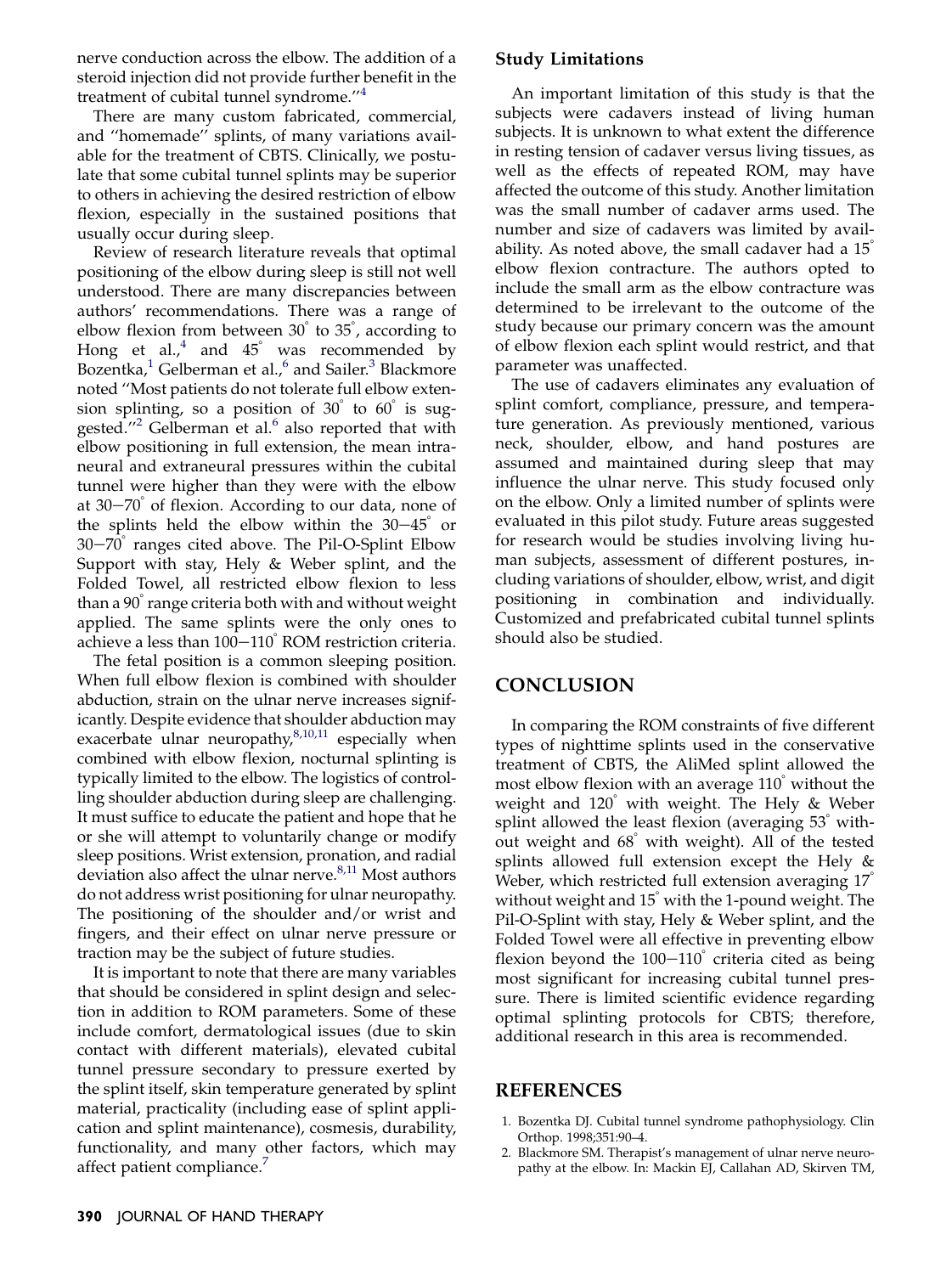<span id="page-7-0"></span>Schneider LH, Osterman AL (eds). Rehabilitation of the Hand and Upper Extremity. 5th ed. St. Louis, MO: Mosby, 2002, pp 679–89.

- 3. Sailer SM. The role of splinting and rehabilitation in the treatment of carpal and cubital tunnel syndromes. Hand Clin. 1996; 12:223–41, 13.
- 4. Hong CZ, Huon-Ang L, Kanakamedala RV, Chang YM, Yates L. Splinting and local steroid injection for the treatment of ulnar neuropathy at the elbow: clinical and electrophysiological evaluation. Arch Phys Med Rehabil. 1996;77:573–7.
- 5. Pechan J, Julis I. The pressure measurement in the ulnar nerve. A contribution to the pathophysiology of the cubital tunnel syndrome. J Biomech. 1975;8:75–9.
- 6. Gelberman RH, Yamaguchi K, Hollstien SB, et al. Changes in interstitial pressure and cross-sectional area of the cubital tunnel and of the ulnar nerve with flexion of the elbow. An experimental study in human cadavera. J Bone Joint Surg Am. 1998; 80:492–501.
- 7. Apfel E, Johnson M, Abrams R. Comparison of range-of-motion constraints provided by prefabricated splints used in the treatment of carpal tunnel syndrome: a pilot study. J Hand Ther. 2002;15:226–33.
- 8. Wright TW, Glowczewskie F, Cowin D, Wheeler DL. Ulnar nerve excursion and strain at the elbow and wrist associated with upper extremity motion. J Hand Surg 2001;26A:655-662.
- 9. Casanova Jean S (ed). Clinical Assessment Recommendations. 2nd ed. Chicago, IL: ASHT, 1992, pp 62–3.
- 10. Macnicol MF. Extraneural pressures affecting the ulnar nerve at the elbow. Hand. 1982;14:5–11.
- 11. Byl C, Puttlitz C, Byl N, Lotz J, Topp K. Strain in the median and ulnar nerves during upper-extremity positioning. J Hand Surg [Am]. 2002;27A:1032–40.
- 12. Ogata K, Naito M. Blood flow of peripheral nerve effects of dissection, stretching and compression. J Hand Surg [Br]. 1986; 11B:10–4.
- 13. Rempel D, Dahlin L, Lundborg G. Pathophysiology of nerve compression syndromes: Response of peripheral nerves to loading. J Bone Joint Surg Am. 1999;81:1600–10.
- 14. Clark WL, Trumble TE, Swiontkowski MF, Tencer AF. Nerve tension and blood flow in a rat model of immediate and delayed repairs. J Hand Surg [Am]. 1992;17A:677–87.
- 15. Wall EJ, Massie JB, Kwan MK, Rydevik BL, Myers RR, Garfin SR. Experimental stretch neuropathy: changes in nerve conduction under tension. J Bone Joint Surg Br. 1992;74B:126–9.